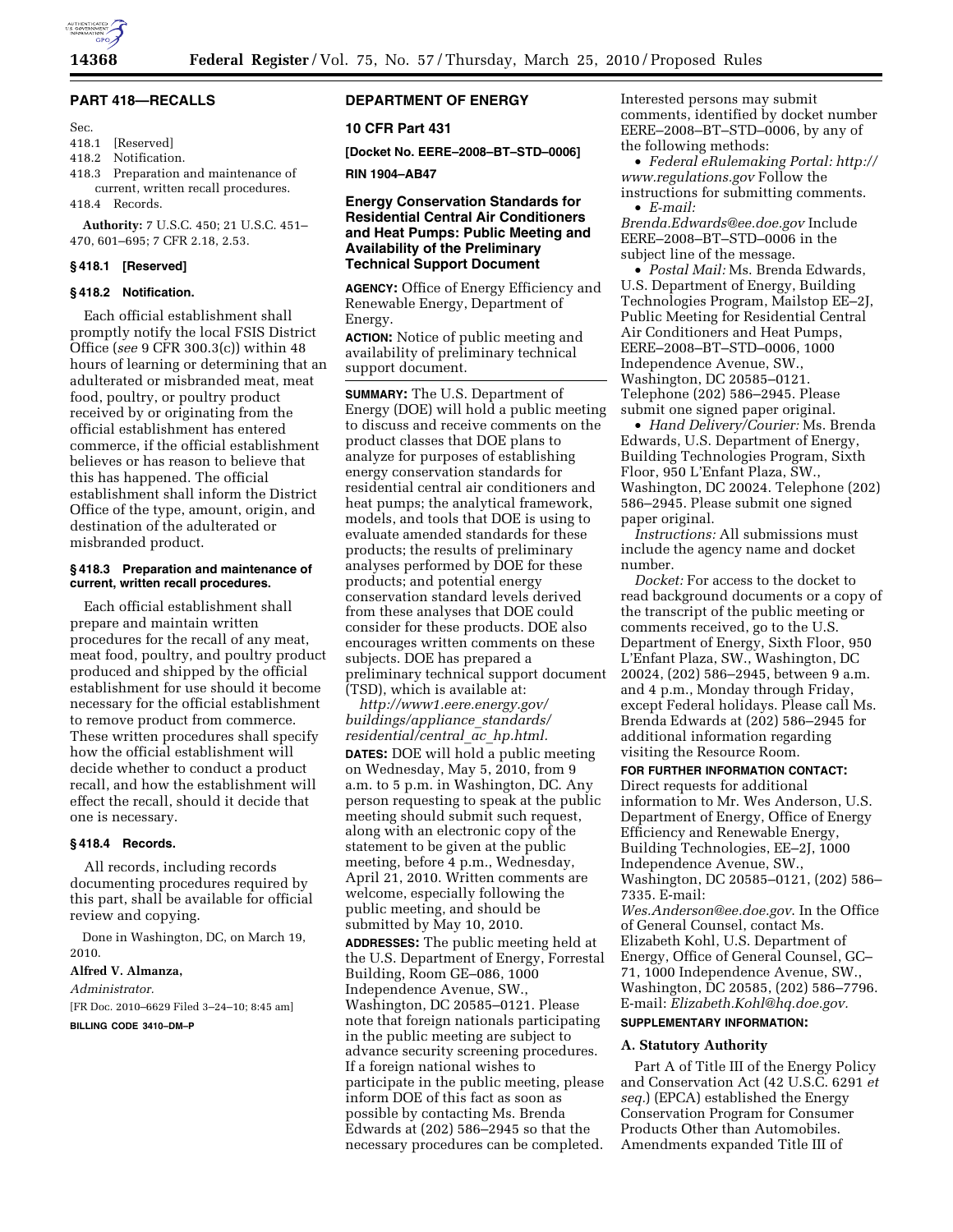EPCA to include certain commercial and industrial equipment, including residential central air conditioners and heat pumps. (42 U.S.C. 6292(3)) In particular, the Energy Policy Act of 1992, Pub. L. 102–486 amended EPCA to direct DOE to prescribe energy conservation standards for those residential central air conditioners and heat pumps for which the Secretary determines that standards ''would be technologically feasible and economically justified, and would result in significant energy savings.'' (42 U.S.C. 6295(o)(2)(A), (o)(3))

*DOE must design each standard for these products to:* (1) Achieve the maximum improvement in energy efficiency that is technologically feasible and economically justified, and (2) result in significant conservation of energy. (42 U.S.C. 6295(o)(2)(A)) To determine whether a proposed standard is economically justified, DOE must, after receiving comments on the proposed standard, determine whether the benefits of the standard exceed its burdens to the greatest extent practicable, considering the following seven factors:

1. The economic impact of the standard on manufacturers and consumers of products subject to the standard;

2. The savings in operating costs throughout the estimated average life of the covered products in the type (or class) compared to any increase in the price, initial charges, or maintenance expenses for the covered products which are likely to result from the imposition of the standard;

3. The total projected amount of energy savings likely to result directly from the imposition of the standard;

4. Any lessening of the utility or the performance of the covered products likely to result from the imposition of the standard;

5. The impact of any lessening of competition, as determined in writing by the Attorney General, that is likely to result from the imposition of the standard;

6. The need for national energy conservation; and

7. Other factors the Secretary [of Energy] considers relevant.

#### (42 U.S.C. 6295(o)(2)(B)(i))

Prior to proposing a standard, DOE typically seeks public input on the analytical framework, models, and tools that will be used to evaluate standards; the results of preliminary analyses; and potential energy conservation standard levels derived from these analyses. DOE is publishing this document to announce the availability of the

preliminary TSD, which details the preliminary analyses, discusses the comments on the framework document, and summarizes the preliminary results. In addition, DOE is announcing a public meeting to solicit feedback from interested parties on its analytical framework, models, and preliminary results.

### **B. History of Standards Rulemaking for Residential Central Air Conditioners and Heat Pumps**

#### *1. Background*

Part A of Title III of the Energy Policy and Conservation Act of 1975 (EPCA), Pub. L. 94163, as amended, created the ''Energy Conservation Program for Consumer Products Other Than Automobiles.'' (42 U.S.C. 6291–6309) This program includes residential central air conditioners and central airconditioning heat pumps (hereafter referred to as central air conditioners and heat pumps). (42 U.S.C. 6292(3))

The National Appliance Energy Conservation Act of 1987 (NAECA), Pub. L. 100–12, established energy conservation standards for central air conditioners and heat pumps as well as requirements for determining whether these standards should be amended. Specifically, NAECA established energy conservation standards for central air conditioners and heat pumps in the form of minimum limits on the seasonal energy efficiency ratio (SEER) for air conditioners and for heat pumps operating in the cooling mode, and on the heating seasonal performance factor (HSPF) for heat pumps operating in the heating mode. (42 U.S.C. 6291(22)(C), 6295(d)) NAECA established the following standards for central air conditioners and heat pumps: 10.0 SEER/6.8 HSPF for split systems, and 9.7 SEER/6.6 HSPF for single-package systems. "Split systems" consist of outdoor and indoor units which are ''split'' from each other and connected via refrigerant tubing. The outdoor unit resides outdoors and consists of a compressor, heat exchanger coil, fan, and fan motor. The indoor unit, consisting of a heat exchanger coil, resides either within a furnace or blower-coil unit, and conditioned air is conveyed to the home via ducts. In ''single-package systems,'' all the components that comprise a split system, including the air circulation products, are placed in a single cabinet. The single-package system resides outdoors, and conditioned air is conveyed to the home via ducts. These standards became effective January 1, 1992 for split systems; standards for single-package systems came into effect

one year later. (42 U.S.C. 6295(d)(1), (d)(2)). NAECA also required that DOE conduct two cycles of rulemakings to determine if more stringent standards are economically justified and technologically feasible. (42 U.S.C. 6295(d)(3))

Pursuant to 42 U.S.C. 6295(d)(3)(A), DOE published a final rule in the **Federal Register** on January 22, 2001 (2001 final rule), amending the energy conservation standards for central air conditioners and heat pumps. 66 FR 7170. The amended standards would have increased the minimum SEER to 13 for all central air conditioners and heat pumps, with a corresponding HSPF of 7.7. *Id.* 

Shortly after the publication of the 2001 final rule, DOE postponed the effective date of the rule to reconsider the amended standards for central air conditioners and heat pumps. DOE then promulgated a 12 SEER and 7.4 HSPF standard in a final rule published May 23, 2002, 67 FR 36368. The U.S. Court of Appeals for the Second Circuit, however, ruled that DOE had promulgated the 2002 final rule improperly. *Natural Resources Defense Council* v. *Abraham,* 355 F.3d 179 (2d Cir. 2004). As a result, DOE published a final rule on August 17, 2004, which established a 13 SEER standard for all central air conditioners and heat pumps, excluding through-the-wall and spaceconstrained systems. 69 FR 50997. This final rule constituted the first cycle of revised standards for central air conditioners and heat pumps.

In separate court proceedings (*New York* versus *Bodman,* No. 05 Civ. 7807 (S.D.N.Y. filed Sept. 7, 2005) and *Natural Resources Defense Council*  versus *Bodman,* No. 05 Civ. 7808 (S.D.N.Y. filed Sept. 7, 2005) the resulting consent decree (filed November 6, 2006) adopted the schedule for central air conditioners and heat pumps that DOE published in its January 2006 report to Congress, requiring DOE to publish a final rule by June 30, 2011, with a compliance date of June 30, 2016. This final rule would constitute the second cycle of revised standards for central air conditioners and heat pumps.

More recently, EPCA was amended by the Energy Independence and Security Act of 2007 (EISA 2007), Pub. L. 110140. In Section 306 of EISA 2007, Congress directed DOE to: (1) Amend test procedures for all covered products (including central air conditioners and heat pumps) to include standby-mode and off-mode energy consumption unless current test procedures already fully account for an incorporate standby mode and off mode energy consumption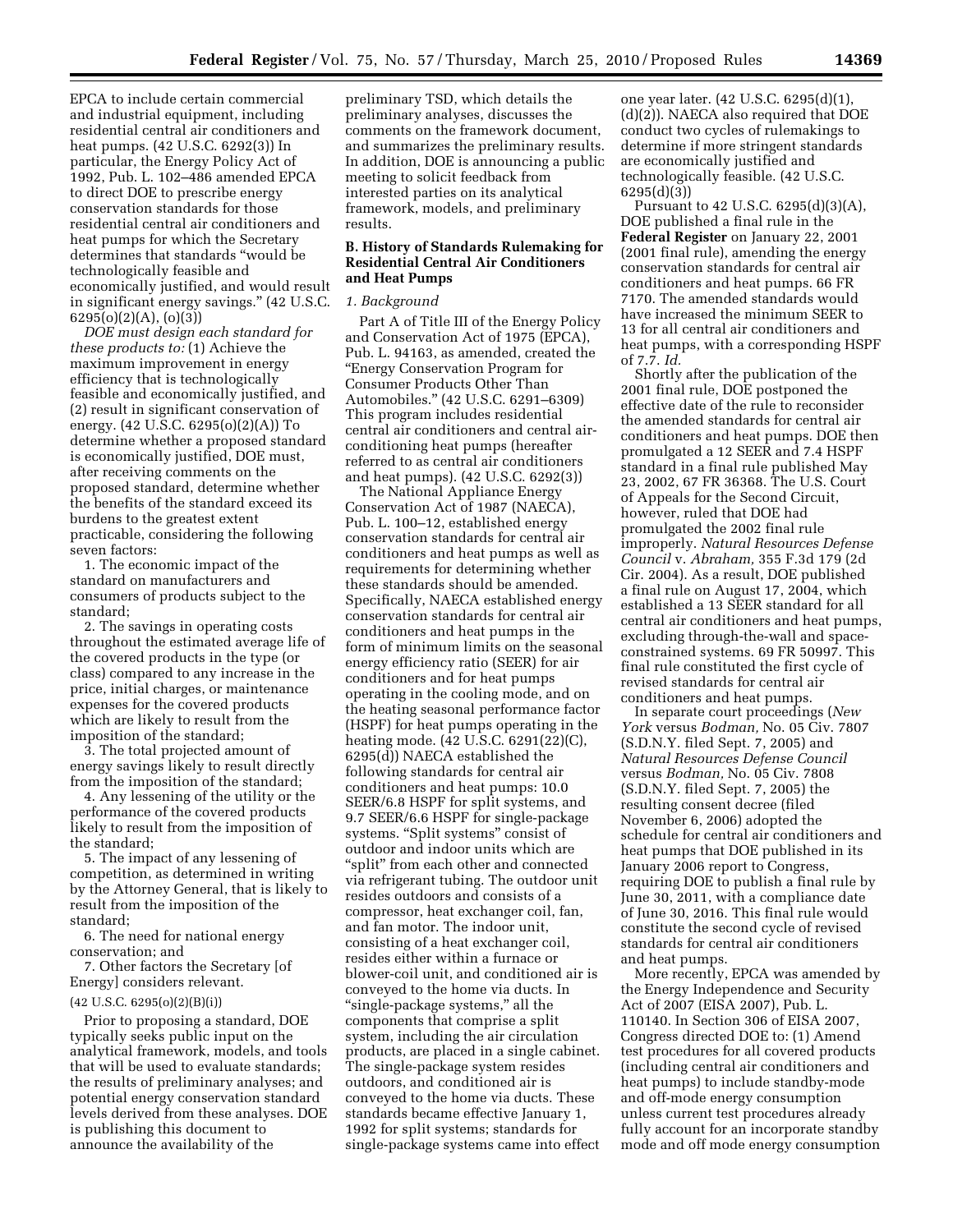or an integrated test procedure is technically infeasible, in which case DOE must prescribe a separate standby mode and off mode energy use test procedure, if technically feasible (42 U.S.C. 6295(gg)(2); and (2) incorporate standby mode and off mode energy use into any new or amended standard published after July 1, 2010. (42 U.S.C. 6295(gg)(3)) Because this energy conservation standards rulemaking for central air conditioners and heat pumps will be completed in 2011, the requirement to incorporate standbymode and off-mode energy use into the energy conservation standards analysis applies.

#### *2. Current Rulemaking Process*

DOE prepared and published a notice announcing the availability of the framework document, ''Energy Conservation Standards Rulemaking Framework Document for Residential Central Air Conditioners and Heat Pumps,'' and a public meeting to discuss the proposed analytical framework for the rulemaking. 73 FR 32243 (June 6, 2008). DOE also posted the framework document on its Web site describing the procedural and analytical approaches DOE anticipated using to evaluate the establishment of energy conservation standards for central air conditioners and heat pumps. This document is available at: *http://* 

*www1.eere.energy.gov/buildings/ appliance*\_*standards/residential/pdfs/ cac*\_*framework.pdf.* DOE held a public meeting on June 12, 2008, to describe the various rulemaking analyses DOE would conduct, such as the engineering analysis, the life-cycle cost (LCC) and payback period (PBP) analyses, and the national impact analysis (NIA); the methods for conducting them; and the relationship among the various analyses. Manufacturers, trade associations, and environmental advocates attended the meeting. The participants discussed nine major issues: the scope of covered product classes, definitions, test procedures, DOE's engineering analysis, life-cycle costs, efficiency levels, regional standards, efficiency metrics, and energy savings.

DOE developed two spreadsheets for analyzing the economic impacts of standard levels—one that calculates LCC and PBP, and one that calculates national impacts.1 DOE prepared an LCC and PBP spreadsheet that

calculates results for each of the representative units analyzed.

This spreadsheet includes product efficiency data that allows users to determine LCC savings and PBPs based on average values, and can also be combined with Crystal Ball (a commercially available software program) to generate a Monte Carlo simulation, incorporating uncertainty and variability considerations. The second economic spreadsheet calculates the impacts of candidate standard levels on shipments and the national energy savings (NES) and net present value (NPV) at various standard levels. There is one national impact analysis spreadsheet for all central air conditioners and heat pumps. DOE has posted both economic spreadsheets on its Web site for review and comment by interested parties.

Comments received since publication of the framework document have helped DOE identify and resolve issues involved in the preliminary analyses. Chapter 2 of the preliminary TSD, available at the Web link provided in the **SUMMARY** section of this notice, summarizes and addresses the comments received in response to the framework document.

## **C. Specific Issues for Which DOE Is Seeking Comment**

DOE is specifically presenting two issues regarding the energy conservation standards rulemaking for residential central air conditioners and heat pumps in today's notice. There are additional issues presented throughout the preliminary TSD for which DOE is also seeking comment. DOE presents the analysis methodologies throughout the preliminary TSD and summarizes the issues for which DOE seeks comment at the end of the executive summary of the preliminary TSD.

# *1. Consensus Agreement*

On January 26, 2010, the Air-Conditioning, Heating and Refrigeration Institute (AHRI), American Council for an Energy Efficient Economy (ACEEE), Alliance to Save Energy (ASE), Appliance Standards Awareness Project (ASAP), Natural Resources Defense Council (NRDC), and Northeast Energy Efficiency Partnerships (NEEP) submitted a joint comment (hereafter referred to as Joint Comment 5) to DOE recommending minimum energy conservation standards for residential central air conditioners, heat pumps, and furnaces. (AHRI, ACEEE, ASE, ASAP, NRDC, and NEEP, Joint Comment 5, No. #47 at pp. 1–33) The Joint Comment 5 stated the original consensus agreement was completed on

October 13, 2009 and had 15 signatories, including AHRI, ACEEE, ASE, NRDC, ASAP, NEEP, Northwest Power and Conservation Council (NPCC), California Energy Commission (CEC), Bard Manufacturing Company Inc., Carrier Residential and Light Commercial Systems, Goodman Global Inc., Lennox Residential, Mitsubishi Electric & Electronics USA, National Comfort Products, and Trane Residential.

The Joint Comment 5 recommends standards that divide the nation into three regions for residential central air conditioners and two regions for residential furnaces based on the population-weighted number of heating degree days (HDD) of each State. States with 5000 HDD or more are considered as part of the northern region, while States with less than 5000 HDD are considered part of the southern region. For residential central air conditioners, the Joint Comment 5 establishes a third region—the "southwest" region—which is comprised of California, Arizona, New Mexico, and Nevada. For furnaces, the southwest region States are included in the southern region. The compliance date specified in the agreement is May 1, 2013 for non-weatherized furnaces and January 1, 2015 for weatherized furnaces.

In addition to the preliminary TSD, DOE is making available on its Web site the Joint comment 5, which can be found: *http://www1.eere.energy.gov/ buildings/appliance*\_*standards/ residential/furnaces*\_*boilers.html.* 

DOE specifically invites comment from interested parties on the Joint Comment 5. In particular, DOE is interested in comments relating to the proposed SEER, HSPF, and EER requirements, the proposed regional divisions, and the proposed compliance dates for residential central air conditioners and heat pumps.

# *2. Combined Rulemaking Approach*

*DOE is currently conducting or planning separate standards rulemakings for three interrelated products:* (1) Central air conditioners and heat pumps; (2) gas furnaces; and (3) furnace fans. These rulemakings are subject to the following deadlines: (1) June 30, 2011 for residential central air conditioners and heat pumps, required by consent decree; (2) May 1, 2011 for furnaces, required as a condition of the remand of a November 2007 final rule amending the minimum energy conservation standards for gas furnaces; and (3) January 1, 2013 for furnace fans, required by amendments to EPCA in EISA 2007. (42 U.S.C. 6295(f)(4)(D))

<sup>1</sup>For the notice of proposed rulemaking, DOE will also develop an economic spreadsheet that will evaluate the financial impacts on central air conditioners and heat pump manufacturers that may result from a standard level.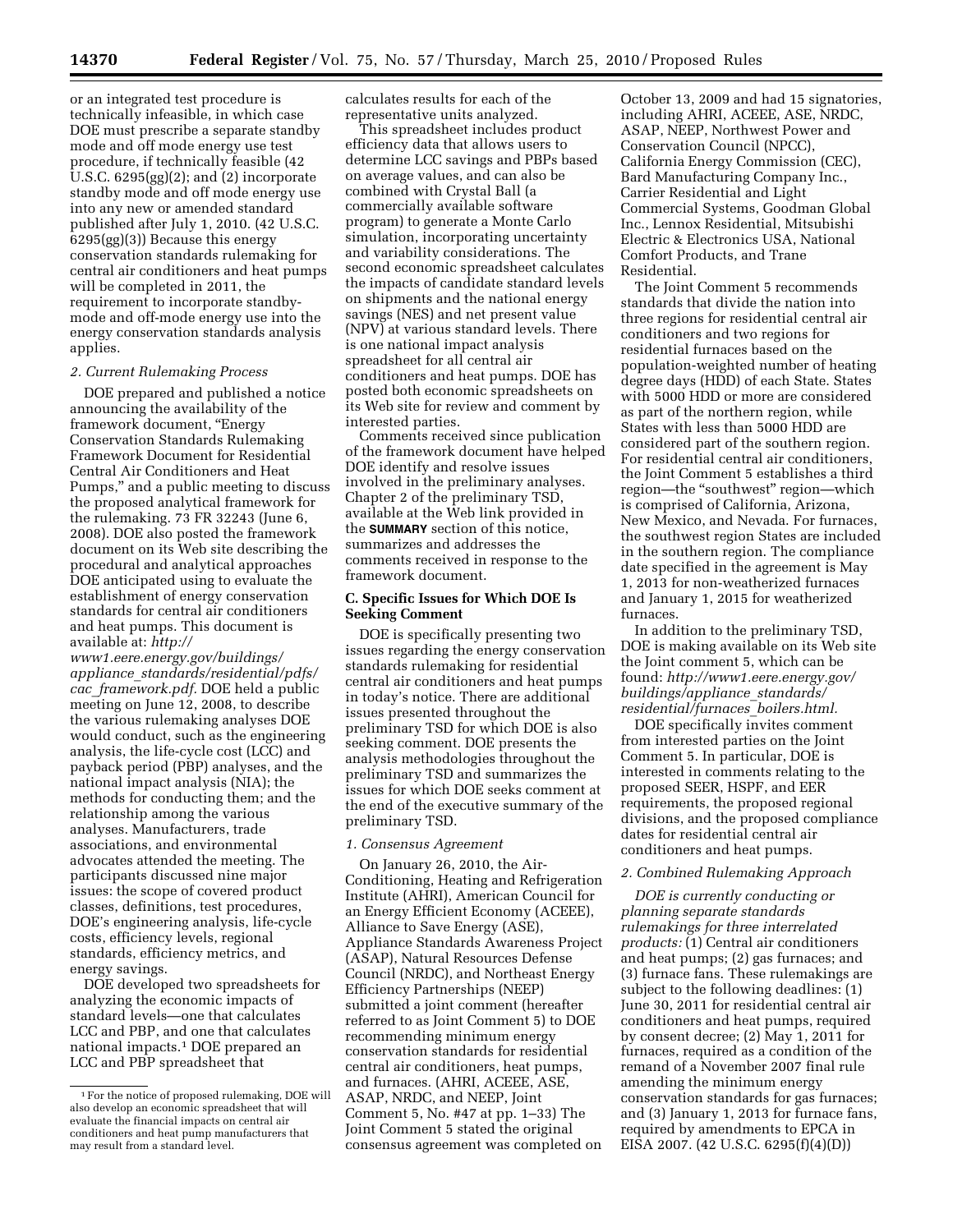Rather than analyze each set of products separately, DOE is considering combining the analyses to examine how the interaction between the three products impacts the cost to consumers and the energy savings resulting from potential amended standards. If DOE conducts such an analysis and the results indicate that a combined approach yields additional savings beyond what can be achieved by considering each product separately, DOE may decide to pursue a combined standards rulemaking that addresses all three products, or two of the three products (*i.e.,* central air conditioners and heat pumps and furnaces), simultaneously. If such a combined rulemaking is pursued, DOE would be required to publish the combined final rule by May 1, 2011 in order to comply with the conditions of the remand agreement for residential furnaces. DOE is seeking comment from interested parties relating to a combined rulemaking regarding energy conservation standards for residential central air conditioners and heat pumps, residential furnaces, and furnace fans.

### **D. Summary of the Analyses Performed by DOE**

*For central air conditioners and heat pumps currently under consideration, DOE conducted in-depth technical analyses in the following areas:* (1) Engineering, (2) energy-use characterization, (3) markups to determine product price, (4) life-cycle cost and payback period, and (5) national impacts. These analyses resulted in a preliminary TSD that presents the methodology and results of each of these analyses. The preliminary TSD is available at the Web address given in the **SUMMARY** section of this notice. The analyses are described in more detail below.

DOE also conducted several other analyses that either support the five major analyses or are preliminary analyses that will be expanded in the notice of proposed rulemaking (NOPR).2 These analyses include the market and technology assessment, the screening analysis, which contributes to the engineering analysis, and the shipments analysis, which contributes to the NIA. In addition to these analyses, DOE has begun some preliminary work on the

manufacturer impact analysis and identified the methods to be used for the LCC subgroup analysis, the environmental assessment, the employment analysis, the regulatory impact analysis, and the utility impact analysis. DOE will expand on these analyses in the NOPR.

#### *Engineering Analysis*

The engineering analysis establishes the relationship between the manufacturer selling price and efficiency of a product DOE is evaluating for energy conservation standards. This relationship serves as the basis for cost-benefit calculations for individual consumers, manufacturers, and the nation. The engineering analysis identifies a representative baseline product, which is the starting point for analyzing technologies that provide energy efficiency improvements. Baseline product refers to a model or models having features and technologies typically found in the minimum efficiency products currently offered for sale. The baseline model in each product class represents the characteristics of certain central air conditioners and heat pumps. After identifying the baseline models, DOE estimated manufacturer selling prices by using a consistent methodology and pricing scheme including material and labor costs, and manufacturer's markups. In this way, DOE developed ''manufacturer selling prices'' for the baseline and more efficient motor designs. Later, in its Markups to Determine Installed Price analysis, DOE converts these manufacturer selling prices into installed prices. In the preliminary TSD, section 2.4 of chapter 2 and chapter 5 each provide detail on the engineering analysis and the derivation of the manufacturer selling prices.

### *Markups To Determine Installed Price*

DOE derives the installed prices for products based on manufacturer markups, retailer markups, distributor markups, contractor markups, builder markups, and sales taxes. In deriving these markups, DOE has determined the distribution channels for product sales, the markup associated with each party in the distribution channels, and the existence and magnitude of differences between markups for baseline products (baseline markups) and for moreefficient products (incremental markups). DOE calculates both overall baseline and overall incremental markups based on the product markups at each step in the distribution channel. The overall incremental markup relates the change in the manufacturer sales

price of higher efficiency models (the incremental cost increase) to the change in the retailer or distributor sales price. In the preliminary TSD, section 2.5 of chapter 2 and chapter 6 each provide detail on the estimation of markups.

#### *Energy Use Characterization*

The energy use characterization provides estimates of annual energy consumption for central air conditioners and heat pumps, which DOE uses in the LCC and PBP analyses and the NIA. DOE developed energy consumption estimates for all of the product classes analyzed in the engineering analysis, as the basis for its energy use estimates. In the preliminary TSD, section 2.6 of chapter 2 and chapter 7 each provide detail on the energy use characterization.

## *Life-Cycle Cost and Payback Period Analyses*

The LCC and PBP analyses determine the economic impact of potential standards on individual consumers. The LCC is the total consumer expense for a product over the life of the product. The LCC analysis compares the LCCs of products designed to meet possible energy conservation standards with the LCCs of the products likely to be installed in the absence of standards. DOE determines LCCs by considering (1) total installed cost to the purchaser (which consists of manufacturer selling price, sales taxes, distribution chain markups, and installation cost); (2) the operating expenses of the products (energy use and maintenance); (3) product lifetime; and (4) a discount rate that reflects the real consumer cost of capital and puts the LCC in presentvalue terms. The PBP represents the number of years needed to recover the increase in purchase price (including installation cost) of more efficient products through savings in the operating cost of the product. It is the change in total installed cost due to increased efficiency divided by the change in annual operating cost from increased efficiency. In the preliminary TSD, section 2.7 of chapter 2 and chapter 8 each provide detail on the LCC and PBP analyses.

#### *National Impact Analysis*

The NIA estimates the NES and the NPV of total consumer costs and savings expected to result from new standards at specific efficiency levels (referred to as candidate standard levels). DOE calculated NES and NPV for each level for each candidate standard for central air conditioners and heat pumps as the difference between a base-case forecast (without new standards) and the

<sup>2</sup>For past rulemakings under EPCA section 325, DOE was required to issue an advanced notice of proposed rulemaking (ANOPR) following publication of the framework document. EISA 2007 eliminated this requirement. Given EISA 2007's revisions to EPCA, DOE is now using an alternative process to provide the same information and ability for public comment as the ANOPR, but without publication of analyses in the **Federal Register**.